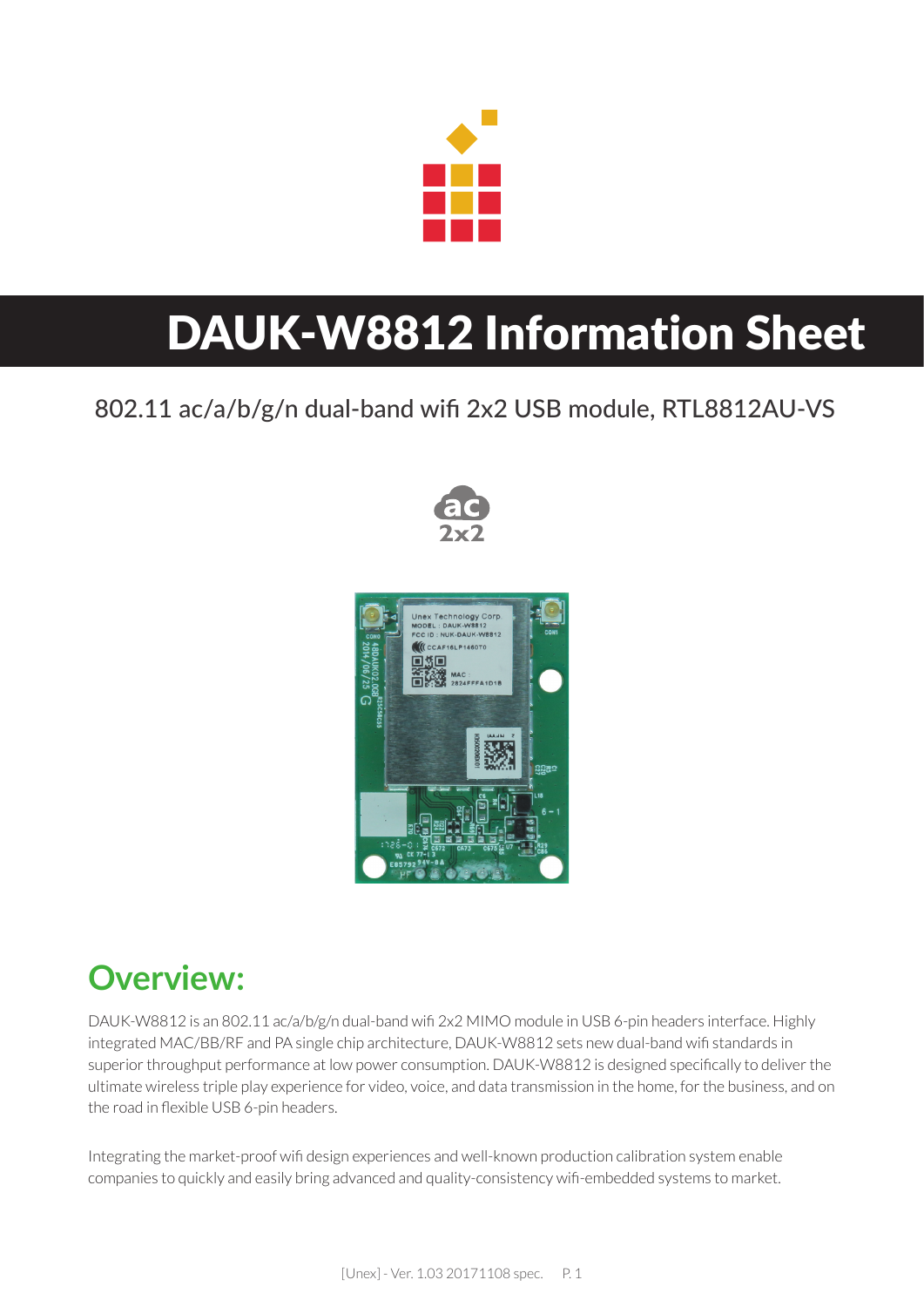#### **Features:**

- » 40mm x 28mm small dimension with 6-Pin USB 2.0 header is ideal for USB-equipped wireless embedded systems and consumer electronics.
- » Windows 10/8.1/7/Vista/XP and Linux driver support enable companies to quickly and easily bring new bandwidth intensive applications to market with trouble-free WiFi integration.
- » SoftAP (Software enabled Access Point) support on Linux provides easy and direct connection among Wi-Fi devices.
- » Wi-Fi Direct (P2P) support on Windows 10/8.1/7/Vista/XP and Linux allows WiFi devices to connect to each other with no need for a wireless access point.
- » Optimized power calibration provides superior performance with low power consumption.
- » 2.4/5 GHz dual band 2T2R supports up to 867 Mbps PHY link rate and fully complies with 802.11 ac/a/b/g/n specifications.
- » Supports 64/128-bit WEP, WPA, and WPA2 advanced security.
- » Two Hirose U.FL antenna connectors support MIMO functionality.
- » REACH and RoHS compliance meets environment-friendly requirement.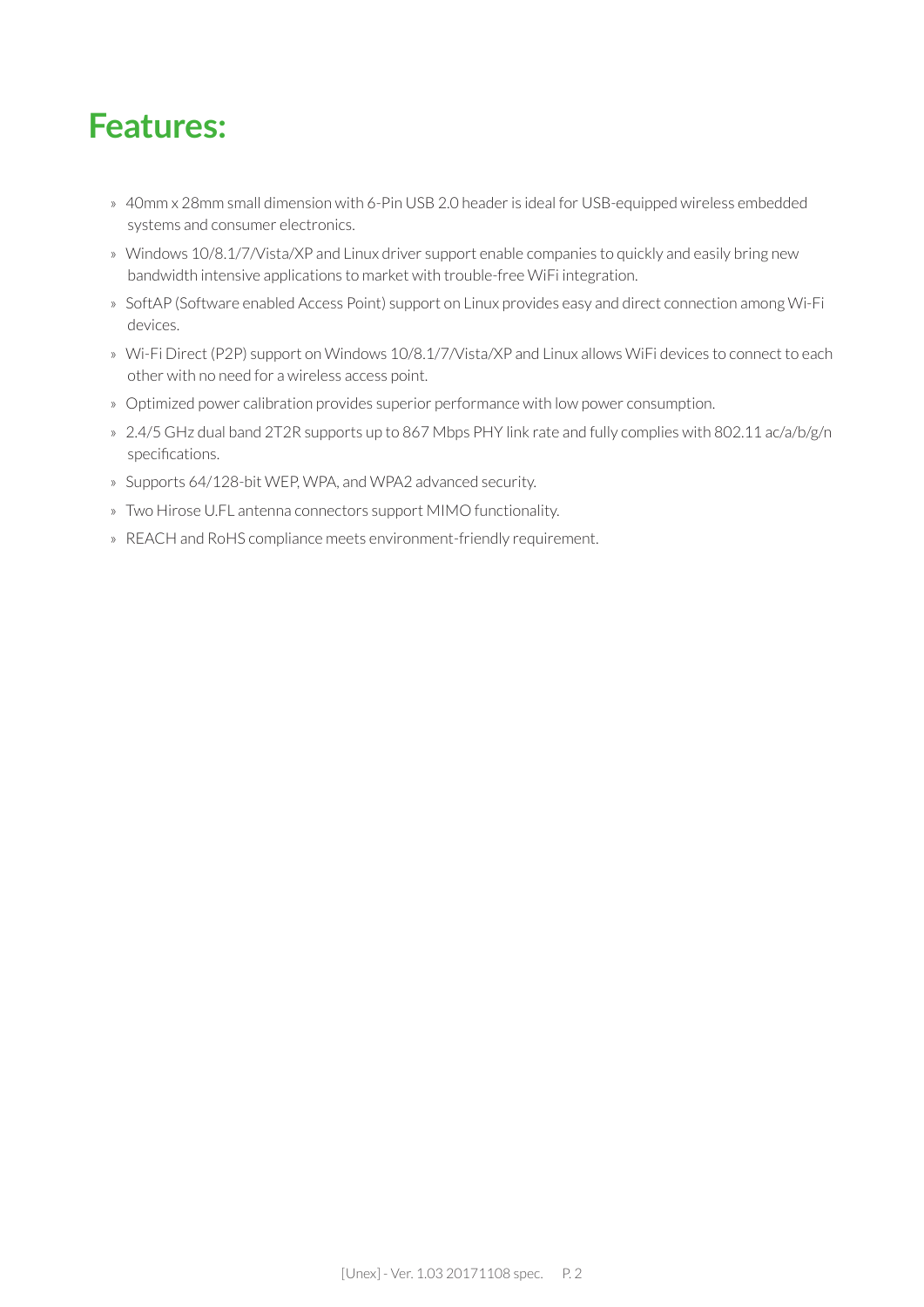### **Block Diagram:**



#### 11ac Dual-Band 2x2 RF Application

Dual-Band MIMO 2x2 Solution - RTL8812AU-CG (11ac 2x2 MAC/BB/RF + PA)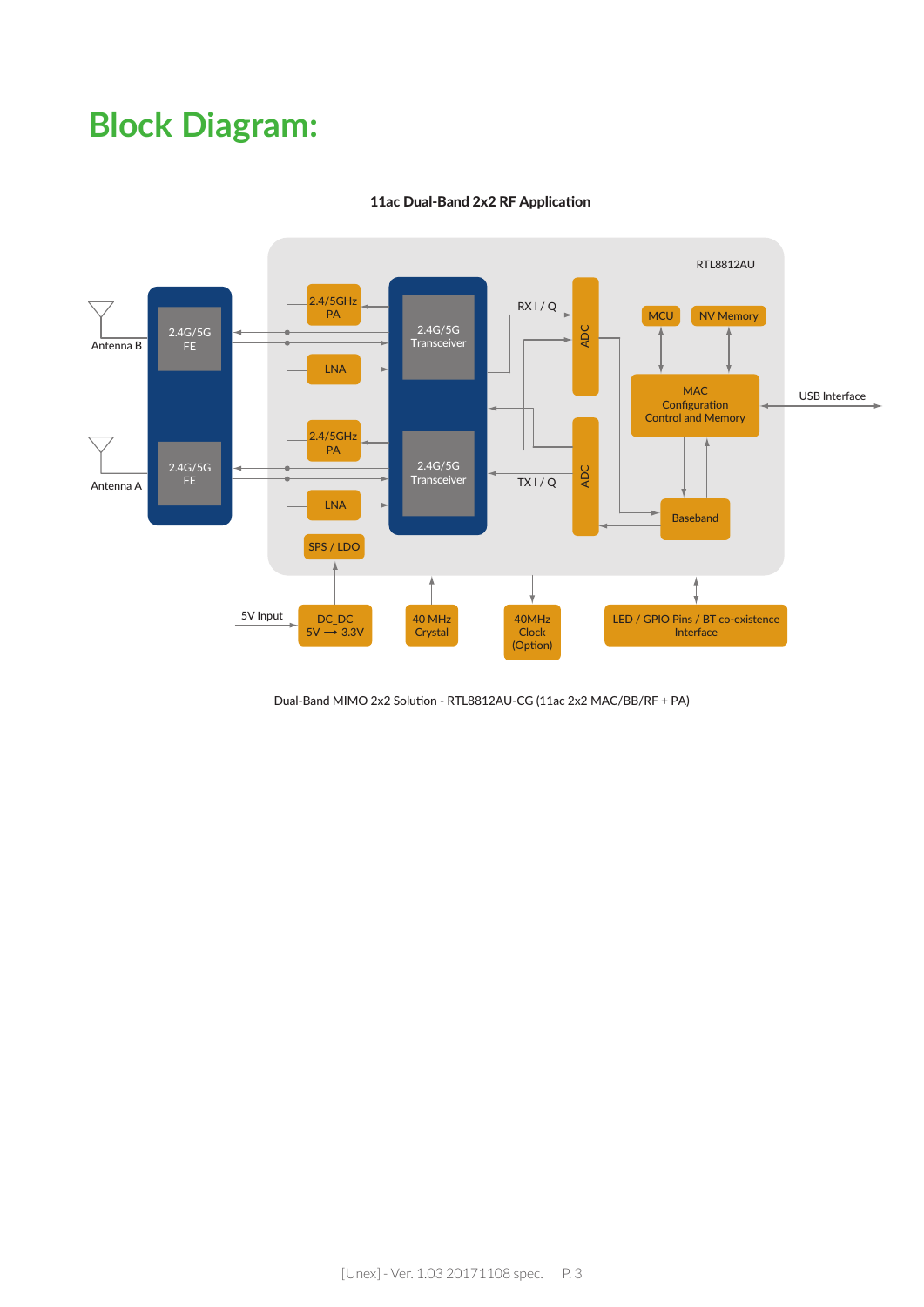### **Mechanical Outline:**





#### **USB 2.0 Pin Assignment:**



**USB 2.0** 

| Pin1             | WIFI RESET   |
|------------------|--------------|
| Pin2             | 5V           |
| Pin <sub>3</sub> | USB3 DP      |
| Pin4             | USB3 DN      |
| Pin <sub>5</sub> | <b>GND</b>   |
| Pin <sub>6</sub> | WIFI Wake UP |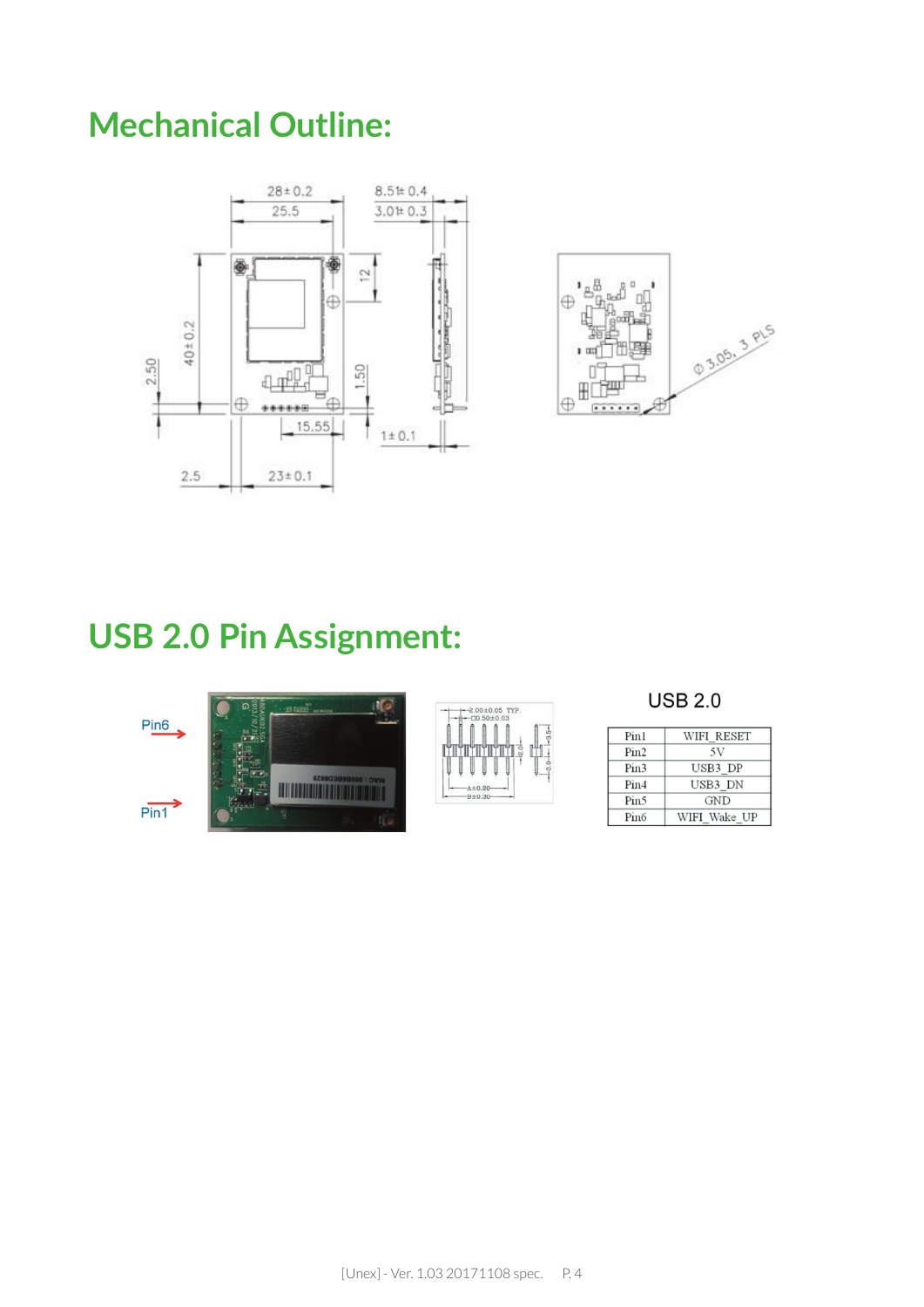# **Specifications:**

| Main Chipset            | RTL8812AU-VS                                                                                                                                                                                                                                                                                                   |
|-------------------------|----------------------------------------------------------------------------------------------------------------------------------------------------------------------------------------------------------------------------------------------------------------------------------------------------------------|
| Standard<br>Conformance | 802.11ac, 802.11a, 802.11b, 802.11g, and 802.11n                                                                                                                                                                                                                                                               |
| <b>Frequency Range</b>  | » USA:<br>» 2.400 - 2.483GHz<br>» $5.15 - 5.35$ GHz<br>» 5.47 - 5.725GHz<br>» 5.725 - 5.825GHz<br>» Europe:<br>» 2.400 - 2.483GHz<br>» 5.15 - 5.35GHz<br>» 5.47 - 5.725 GHz<br>» Japan:<br>» 2.400 - 2.497GHz<br>» 5.15 - 5.35 GHz<br>» 5.47 - 5.725GHz<br>» China:<br>» 2.400 - 2.483GHz<br>» 5.725 - 5.85GHz |
| Host Interface          | 6-Pin USB 2.0 header                                                                                                                                                                                                                                                                                           |
| Antenna                 | 2 x SMT U.FL connectors (Foxconn: KK23011-32-7H)                                                                                                                                                                                                                                                               |
| <b>Channel Spacing</b>  | 20MHz                                                                                                                                                                                                                                                                                                          |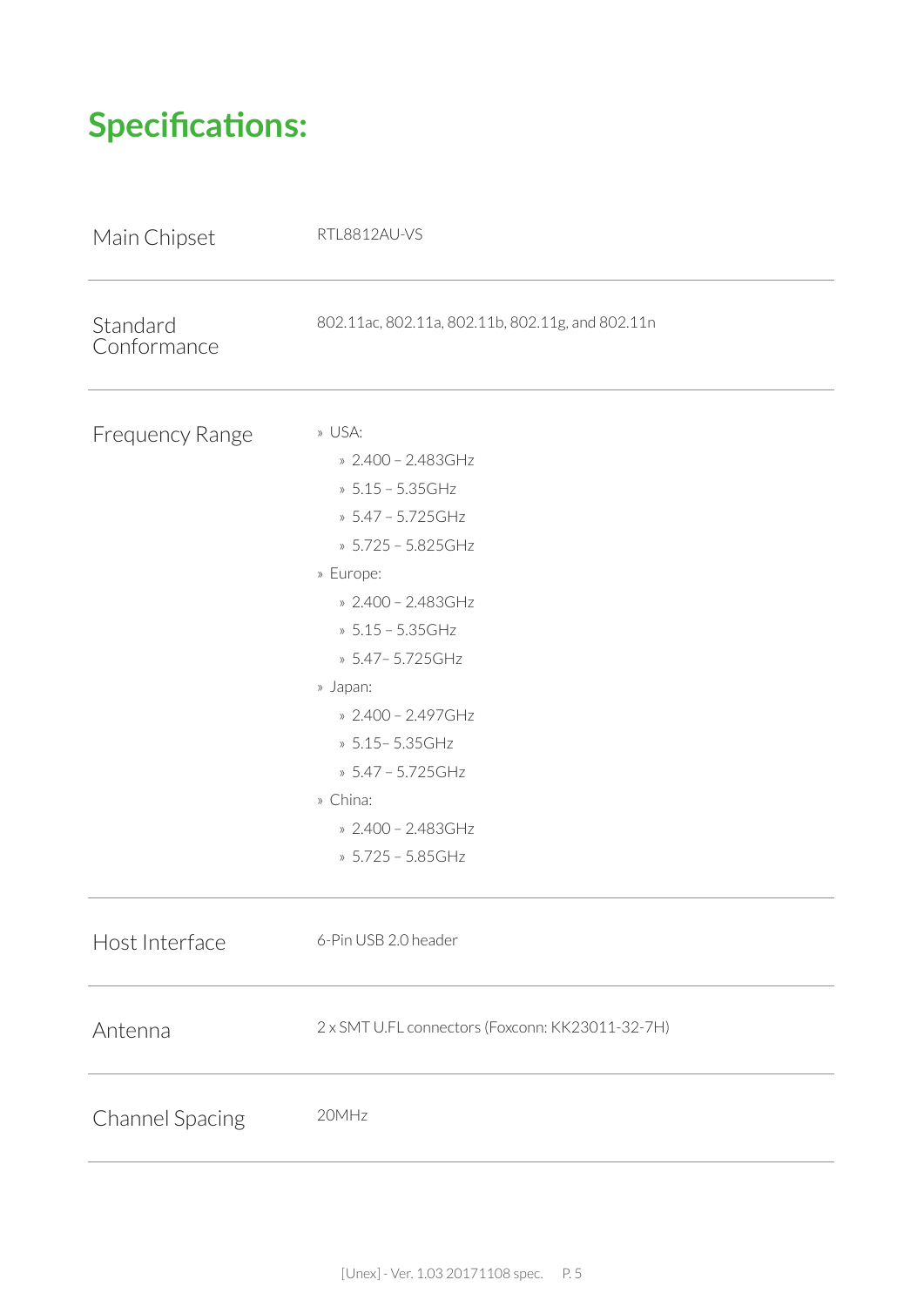| Operation<br>Voltage                   | $5.0V \pm 5%$                                                                                                                                                                                                                                                                                                                                                                                                           |                                                 |                                                             |
|----------------------------------------|-------------------------------------------------------------------------------------------------------------------------------------------------------------------------------------------------------------------------------------------------------------------------------------------------------------------------------------------------------------------------------------------------------------------------|-------------------------------------------------|-------------------------------------------------------------|
| Modulation<br>Technique                | » DSSS with CCK, DQPSK, DBPSK<br>» OFDM with BPSK, QPSK, 16QAM, 64QAM, 256QAM                                                                                                                                                                                                                                                                                                                                           |                                                 |                                                             |
| Data Rate                              | » 802.11a: 6, 9, 12, 18, 24, 36, 48, 54Mbps<br>» 802.11b: 1, 2, 5.5 and 11Mbps<br>» 802.11g: 6, 9, 12, 18, 24, 36, 48, 54Mbps<br>» 802.11ac @800GI (400GI):<br>» 20MHz channel:<br>» 1Nss: 65 (72.2) Mbps max.<br>» 2Nss: 130 (144.4) Mbps max.<br>» 40MHz channel:<br>» 1Nss: 135 (150) Mbps max.<br>» 2Nss: 270 (300) Mbps max.<br>» 80MHz channel:<br>» 1Nss: 390 (433.3) Mbps max.<br>» 2Nss: 780 (866.7) Mbps max. |                                                 |                                                             |
| Operating<br>Channels                  | » B/G Mode:<br>» 2.400 ~ 2.4836 GHz (CH 1 ~ CH13)<br>» A/AC Mode:<br>» 5.150 ~ 5.250 GHz (CH 36/40/44/48)<br>» 5.250 ~ 5.350 GHz (CH 52/56/60/64)<br>/136/140 and 149/153/157/161/165)                                                                                                                                                                                                                                  |                                                 | » 5.470 ~ 5.825 GHz (CH 100/104/108/112/116/120/124/128/132 |
| Power<br>Consumption of<br>2T2R@25C@5V | FTP Tx<br>AP scanning (no association)                                                                                                                                                                                                                                                                                                                                                                                  | 802.11n (2.4GHz)<br>425mA<br>160 <sub>m</sub> A | 802.11ac (5GHz)<br>570mA<br>160 <sub>m</sub> A              |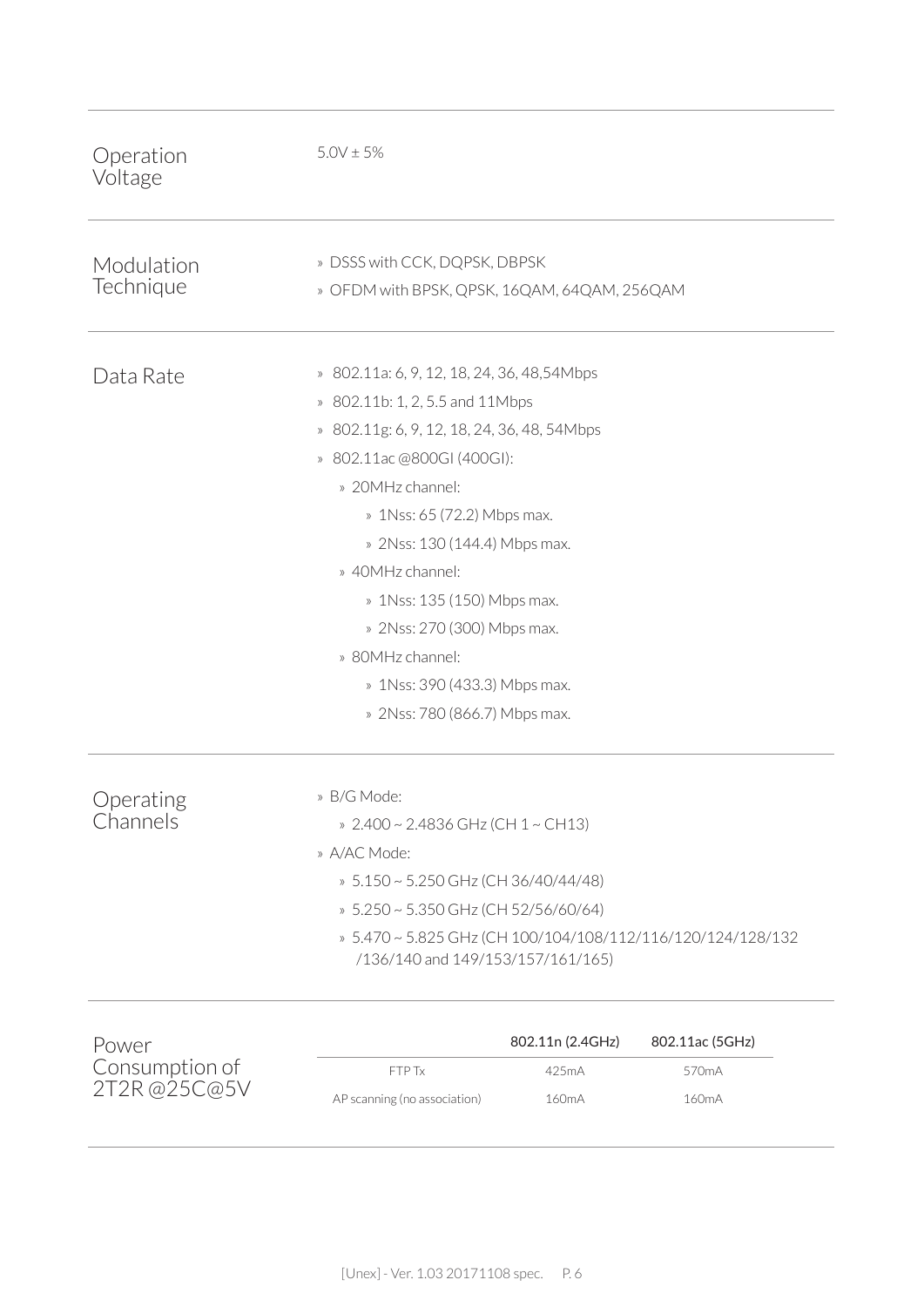| Transmit Power<br>Settings           | » 802.11a:                       |
|--------------------------------------|----------------------------------|
|                                      | » $+14$ d $Rm$                   |
| (for each chain<br>with $\pm 2$ .dBm | $\delta$ 802.11b:                |
| tolerance)                           | $* + 17dBm$                      |
|                                      | » 802.11g:                       |
|                                      | » $+16$ d $Bm$                   |
|                                      | » 802.11n 2.4GHz/HT20:           |
|                                      | $* + 15dBm$                      |
|                                      | » 802.11n 2.4GHz/HT40:           |
|                                      | » +15dBm                         |
|                                      | » 802.11n 5GHz/HT20:             |
|                                      | » $+13$ d $Bm$                   |
|                                      | » 802.11n 5GHz/HT40:             |
|                                      | » +13dBm                         |
|                                      | 802.11ac 5GHz/HT80:<br>$\rangle$ |
|                                      | » +10dBm                         |

| <b>EVM</b> |         | Data Rate | Relative constellation error | Relative constellation error |
|------------|---------|-----------|------------------------------|------------------------------|
|            |         |           | IEEE Spec. (1Tx dB)          | Typical/Max. (1Tx dB)        |
|            | 802.11a | 6M        | $-5$                         | $-31/-28$                    |
|            |         | <b>9M</b> | $-8$                         | $-31/-28$                    |
|            |         | 12M       | $-10$                        | $-31/-28$                    |
|            |         | 18M       | $-13$                        | $-31/-28$                    |
|            |         | 24M       | $-16$                        | $-34/-30$                    |
|            |         | 36M       | $-19$                        | $-34/-30$                    |
|            |         | 48M       | $-22$                        | $-34/-30$                    |
|            |         | 54M       | $-25$                        | $-34/-30$                    |
|            | 802.11b | 1M        | $-10$                        | $-27/-22$                    |
|            |         | 5.5M      | $-10$                        | $-27/-22$                    |
|            |         | 11M       | $-10$                        | $-27/-22$                    |
|            | 802.11g | 6M        | $-5$                         | $-35/-32$                    |
|            |         | <b>9M</b> | $-8$                         | $-35/-32$                    |
|            |         | 12M       | $-10$                        | $-35/-32$                    |
|            |         | 18M       | $-13$                        | $-35/-32$                    |
|            |         | 24M       | $-16$                        | $-35/-32$                    |
|            |         | 36M       | $-19$                        | $-35/-32$                    |
|            |         | 48M       | $-22$                        | $-35/-32$                    |
|            |         | 54M       | $-25$                        | $-35/-32$                    |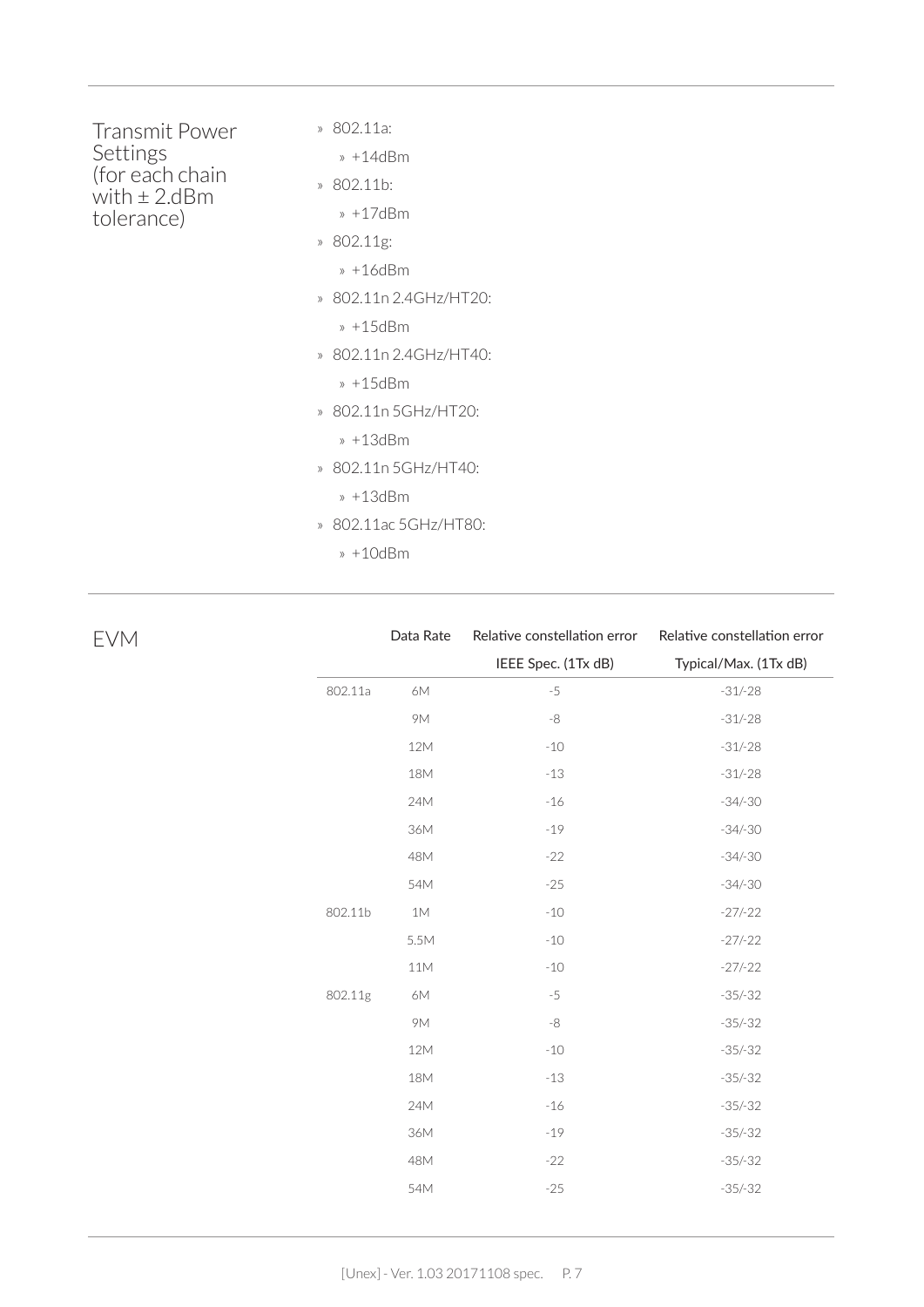| 802.11a/n | $6.5M$ | $-5$  | $-36/-31$ |
|-----------|--------|-------|-----------|
| HT20      | $13M$  | $-10$ | $-36/-31$ |
|           | 19.5M  | $-13$ | $-36/-31$ |
|           | 26M    | $-16$ | $-36/-31$ |
|           | 39M    | $-19$ | $-36/-31$ |
|           | 52M    | $-22$ | $-36/-31$ |
|           | 58.5M  | $-25$ | $-36/-31$ |
|           | 65M    | $-28$ | $-36/-31$ |
|           | 13M    | $-5$  | $-36/-31$ |
|           | 26M    | $-10$ | $-36/-31$ |
|           | 39M    | $-13$ | $-36/-31$ |
|           | 52M    | $-16$ | $-36/-31$ |
|           | 78M    | $-19$ | $-36/-31$ |
|           | 104M   | $-22$ | $-36/-31$ |
|           | 117M   | $-25$ | $-36/-31$ |
|           | 130M   | $-28$ | $-36/-31$ |
|           |        |       |           |
|           |        |       |           |
|           |        |       |           |
| 802.11a/n | 13.5M  | $-5$  | $-36/-31$ |
| HT40      | 27M    | $-10$ | $-36/-31$ |
|           | 40.5M  | $-13$ | $-36/-31$ |
|           | 54M    | $-16$ | $-36/-31$ |
|           | 81M    | $-19$ | $-36/-31$ |
|           | 108M   | $-22$ | $-36/-31$ |
|           | 121.5M | $-25$ | $-36/-31$ |
|           | 13.5M  | $-28$ | $-36/-31$ |
|           | 27M    | $-5$  | $-36/-31$ |
|           | 54M    | $-10$ | $-36/-31$ |
|           | 81M    | $-13$ | $-36/-31$ |
|           | 108M   | $-16$ | $-36/-31$ |
|           | 162M   | $-19$ | $-36/-31$ |
|           | 216M   | $-22$ | $-36/-31$ |
|           | 243M   | $-25$ | $-36/-31$ |
|           | 270M   | $-28$ | $-36/-31$ |
|           |        |       |           |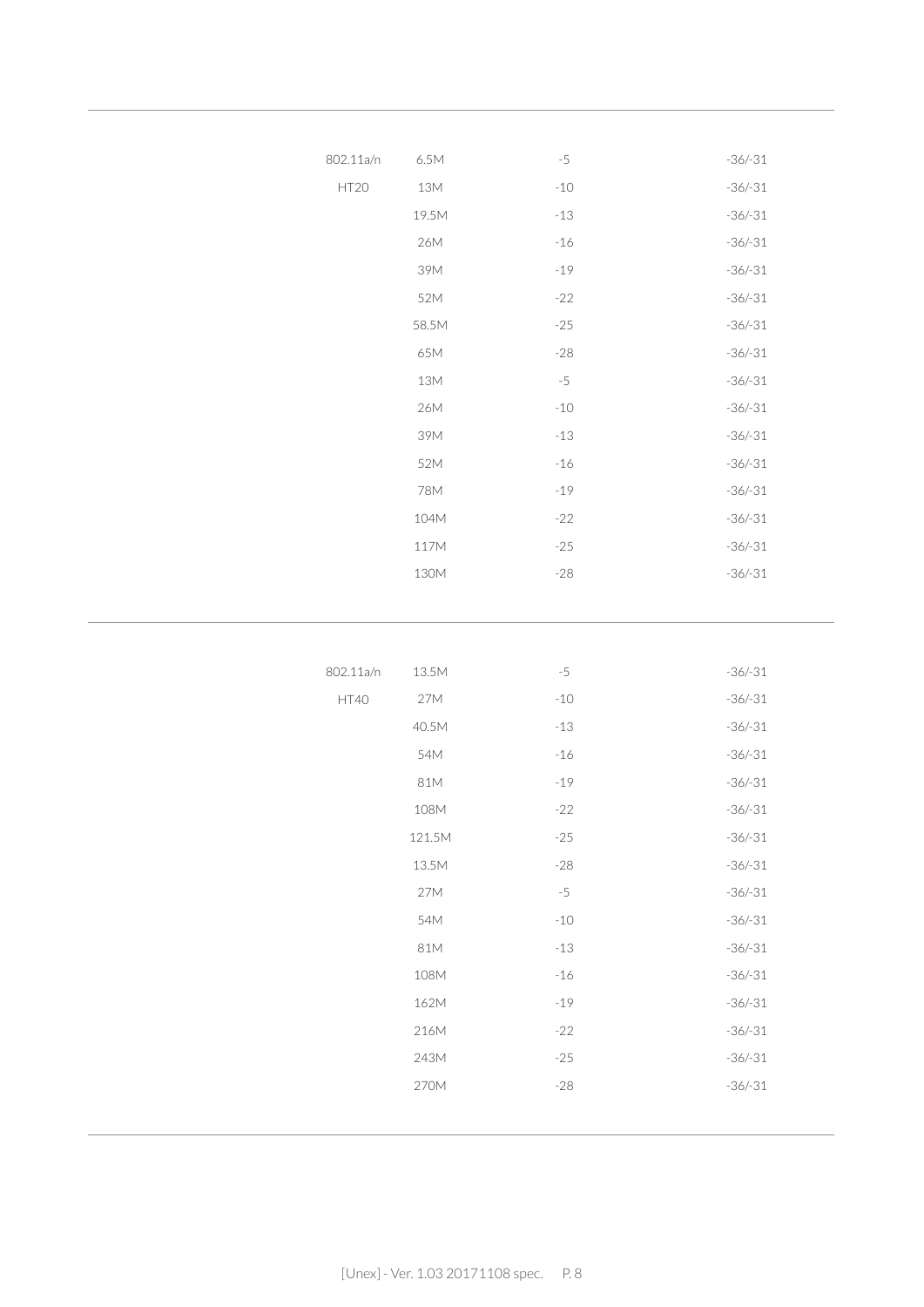| 802.11b/g/n      | 6.5M  | $-5$  | $-36/-31$ |
|------------------|-------|-------|-----------|
| HT <sub>20</sub> | 13M   | $-10$ | $-36/-31$ |
|                  | 19.5M | $-13$ | $-36/-31$ |
|                  | 26M   | $-16$ | $-36/-31$ |
|                  | 39M   | $-19$ | $-36/-31$ |
|                  | 52M   | $-22$ | $-36/-31$ |
|                  | 58.5M | $-25$ | $-36/-31$ |
|                  | 65M   | $-28$ | $-36/-31$ |
|                  | 13M   | $-5$  | $-36/-31$ |
|                  | 26M   | $-10$ | $-36/-31$ |
|                  | 39M   | $-13$ | $-36/-31$ |
|                  | 52M   | $-16$ | $-36/-31$ |
|                  | 78M   | $-19$ | $-36/-31$ |
|                  | 104M  | $-22$ | $-36/-31$ |
|                  | 117M  | $-25$ | $-36/-31$ |
|                  | 130M  | $-28$ | $-36/-31$ |
|                  |       |       |           |

| 802.11b/g/n | 13.5M  | $-5$  | $-36/-31$ |
|-------------|--------|-------|-----------|
| HT40        | 27M    | $-10$ | $-36/-31$ |
|             | 40.5M  | $-13$ | $-36/-31$ |
|             | 54M    | $-16$ | $-36/-31$ |
|             | 81M    | $-19$ | $-36/-31$ |
|             | 108M   | $-22$ | $-36/-31$ |
|             | 121.5M | $-25$ | $-36/-31$ |
|             | 13.5M  | $-28$ | $-36/-31$ |
|             | 27M    | $-5$  | $-36/-31$ |
|             | 54M    | $-10$ | $-36/-31$ |
|             | 81M    | $-13$ | $-36/-31$ |
|             | 108M   | $-16$ | $-36/-31$ |
|             | 162M   | $-19$ | $-36/-31$ |
|             | 216M   | $-22$ | $-36/-31$ |
|             | 243M   | $-25$ | $-36/-31$ |
|             | 270M   | $-28$ | $-36/-31$ |
|             |        |       |           |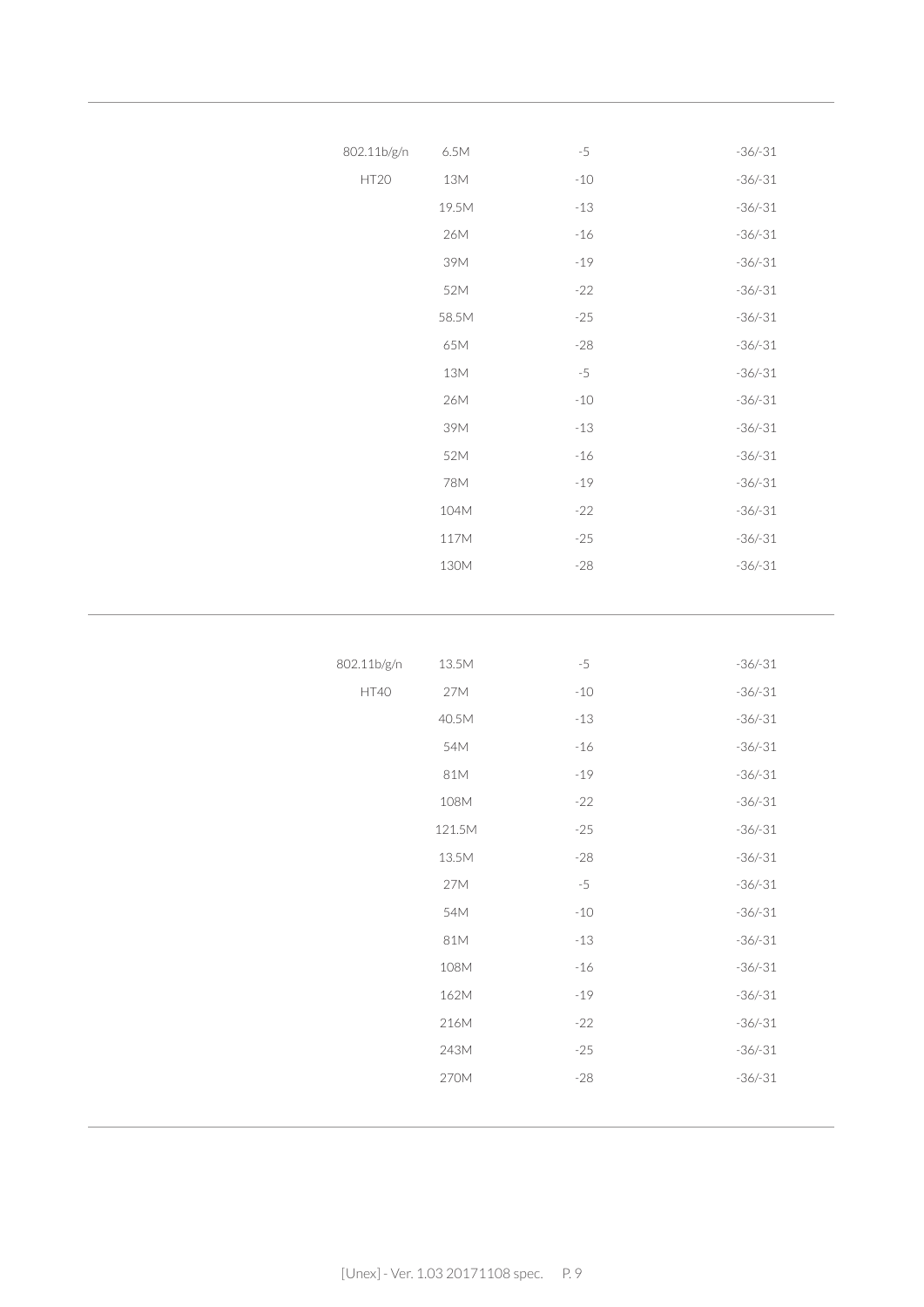| Receiver                               |           | Data Rate      | IEEE Spec(1 Rx dBm) | Typical( 3Rx dBm) |
|----------------------------------------|-----------|----------------|---------------------|-------------------|
| Sensitivity (with ±<br>3dBm tolerance) | 802.11a   | 6M             | $-82$               | $-90$             |
|                                        |           | <b>9M</b>      | $-81$               | $-89$             |
|                                        |           | $12M$          | $-79$               | $\mbox{--}88$     |
|                                        |           | $18\mathsf{M}$ | $-77$               | $-86$             |
|                                        |           | 24M            | $-74$               | $-83$             |
|                                        |           | $36M$          | $-70$               | $-80$             |
|                                        |           | 48M            | -66                 | $-76$             |
|                                        |           | 54M            | $-65$               | $-74$             |
|                                        | 802.11b   | $1\mathsf{M}$  | not specified       | $-95$             |
|                                        |           | 5.5M           | not specified       | $-92$             |
|                                        |           | $11M$          | not specified       | $-90$             |
|                                        | 802.11g   | $6\mathsf{M}$  | $-82$               | $-89$             |
|                                        |           | <b>9M</b>      | $-81$               | $-89$             |
|                                        |           | $12M$          | $-79$               | $-87$             |
|                                        |           | 18M            | $-77$               | $-85$             |
|                                        |           | 24M            | $-74$               | $-82$             |
|                                        |           | $36M$          | $-70$               | $-79$             |
|                                        |           | 48M            | -66                 | $-75$             |
|                                        |           | 54M            | $-65$               | $-73$             |
|                                        | 802.11a/n | $6.5M$         | $-82$               | $-90$             |
|                                        | HT20      | $13M$          | $-79$               | $-88\,$           |
|                                        |           | 19.5M          | $-77$               | $-86$             |
|                                        |           | 26M            | $-74$               | $-83$             |
|                                        |           | 39M            | $-70$               | $-79$             |
|                                        |           | 52M            | $-66$               | $-75$             |
|                                        |           | 58.5M          | $-65$               | $-74$             |
|                                        |           | 65M            | $-64$               | $-70$             |
|                                        |           |                |                     |                   |
|                                        | 802.11a/n | 13.5M          | $-79$               | $-88$             |
|                                        | HT40      | 27M            | $-76$               | $-85$             |
|                                        |           | 40.5M          | $-74$               | $-82$             |
|                                        |           | 54M            | $-71$               | $-79$             |
|                                        |           | 81M            | $-67$               | $-76$             |
|                                        |           | 108M           | $-63$               | $-72$             |
|                                        |           | 121.5M         | $-62$               | $-70$             |
|                                        |           | 135M           | $-61$               | $-68$             |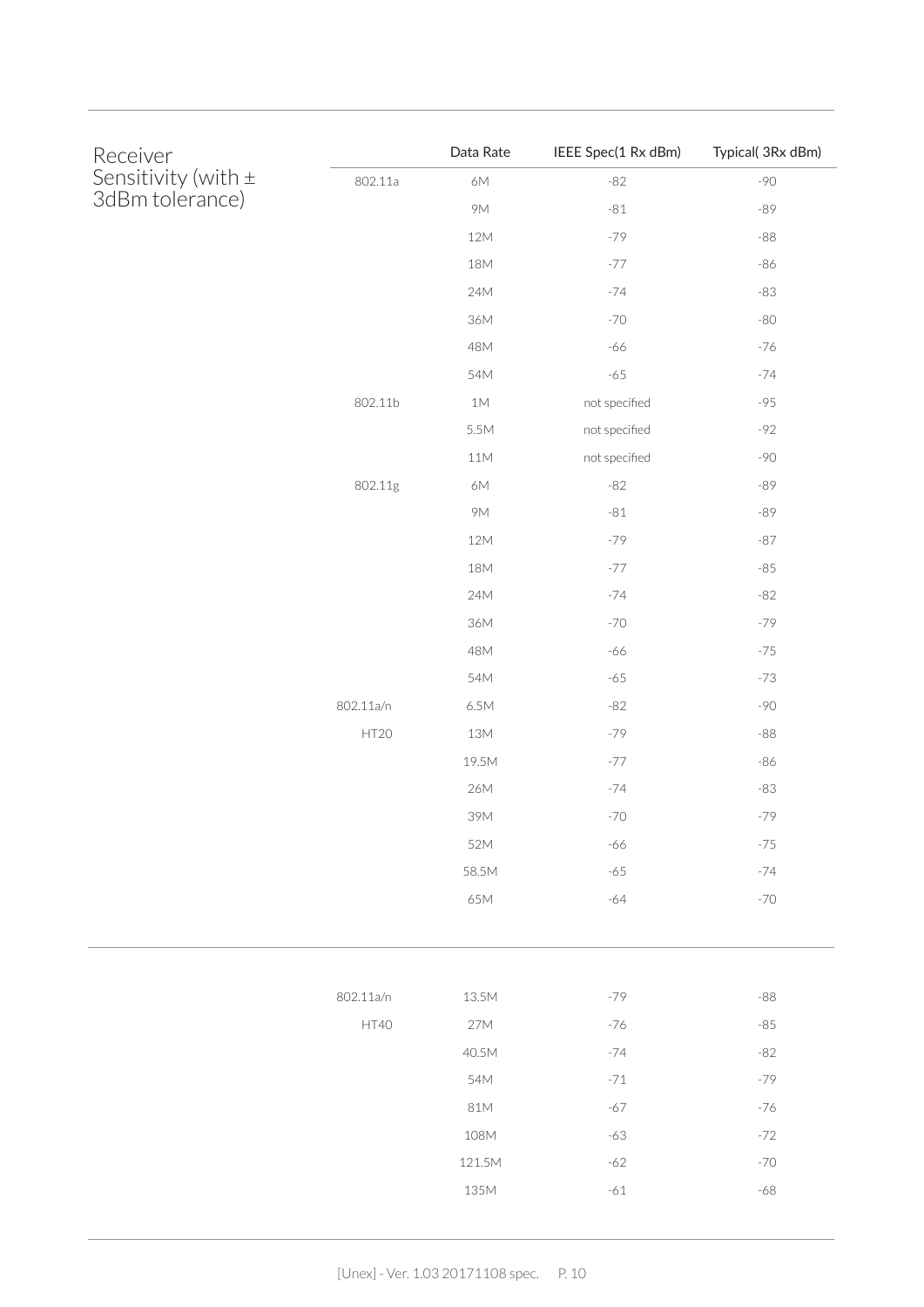| 802.11b/g/n | 6.5M          | $-82$ | 90    |
|-------------|---------------|-------|-------|
| HT20        | 13M           | $-79$ | $-86$ |
|             | 19.5M         | $-77$ | $-84$ |
|             | 26M           | $-74$ | $-81$ |
|             | 39M           | $-70$ | $-78$ |
|             | 52M           | $-66$ | $-73$ |
|             | 58.5M         | $-65$ | $-72$ |
|             | 65M           | $-64$ | $-70$ |
| 802.11b/g/n | 13.5M         | $-79$ | $-87$ |
| HT40        | 27M           | $-76$ | $-84$ |
|             | 40.5M         | $-74$ | $-82$ |
|             | 54M           | $-71$ | $-79$ |
|             | 81M           | $-67$ | $-76$ |
|             | 108M          | $-63$ | $-72$ |
|             | 121.5M        | $-62$ | -69   |
|             | 135M          | $-61$ | $-68$ |
| 802.11ac    | BPSK(MCSO)    | $-76$ | $-85$ |
| VHT80       | QPSK(MCS1)    | $-73$ | $-82$ |
|             | QPSK(MCS2)    | $-71$ | $-80$ |
|             | 16-QAM(MCS3)  | $-68$ | $-77$ |
|             | 16-QAM(MCS4)  | $-64$ | $-73$ |
|             | 64-QAM(MCS5)  | $-60$ | -69   |
|             | 64-QAM(MCS6)  | $-59$ | $-67$ |
|             | 64-QAM(MCS7)  | $-58$ | $-65$ |
|             | 256-QAM(MCS8) | $-53$ | $-61$ |
|             | 256-QAM(MCS9) | $-51$ | $-58$ |
|             |               |       |       |

Transmit Center Frequency **Tolerance** 

± 20ppm

Operation System Supported

Windows 10/8.1/7/Vista/XP and Linux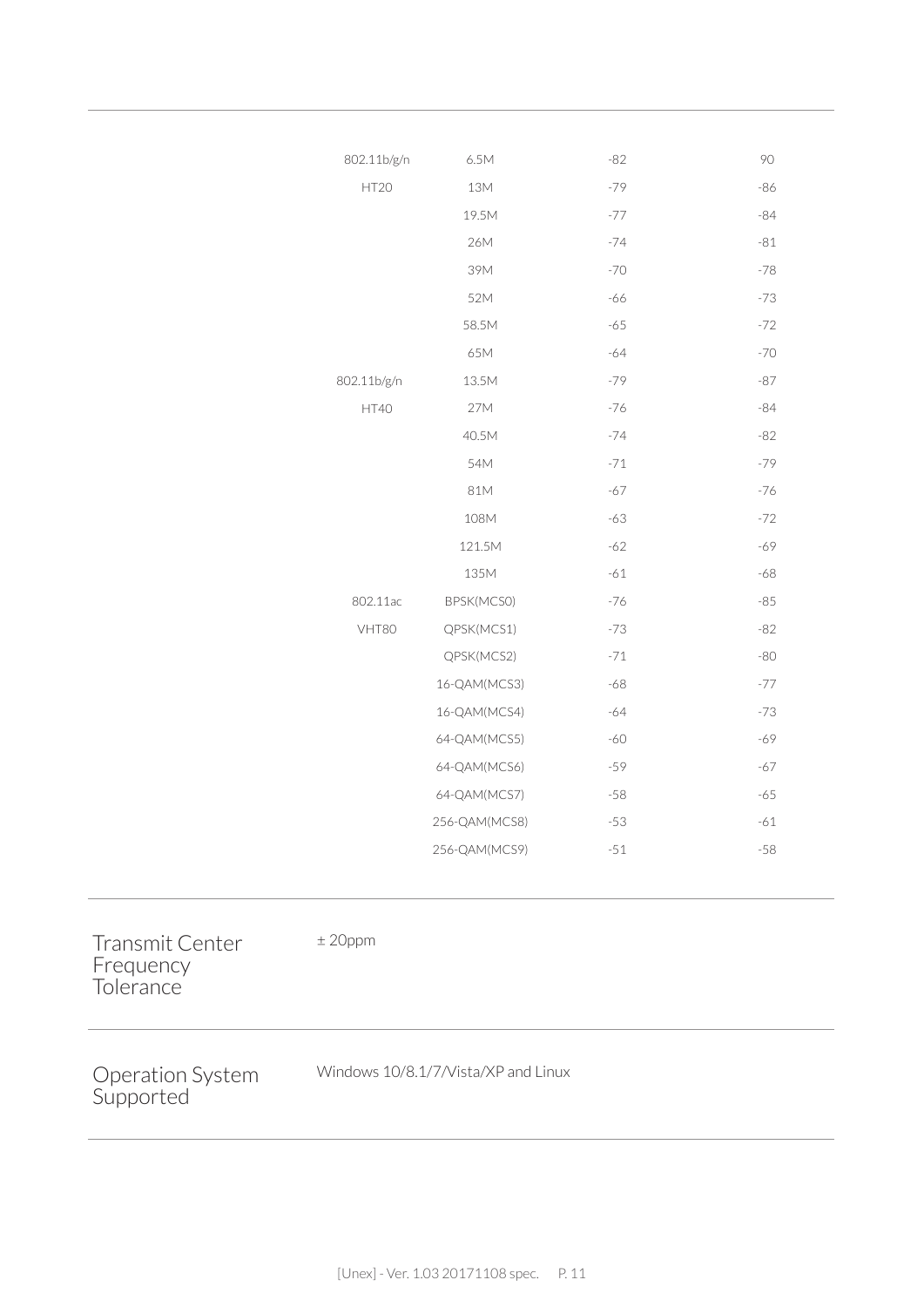| Dimension                              | 40 x 28 x 1.0mm FR4 4-Layers                    |
|----------------------------------------|-------------------------------------------------|
| Security                               | 64/128-bit WEP, WPA, WPA2, TKIP, AES, WAPI      |
| Operation<br>Temperature<br>Range      | $0^{\circ}$ C - +60 $^{\circ}$ C (ambient)      |
| Storage<br>Temperature<br>Range        | $-20^{\circ}$ C - $+80^{\circ}$ C               |
| Operating<br>Humidity                  | 15% - 95%, non-condensing                       |
| Storage Humidity                       | max. 95%, non-condensing                        |
| Environment-<br>Friendly<br>Compliance | REACH and RoHS                                  |
| Safety<br>Compliance                   | FCC ID: NUK-DAUK-W8812<br>NCCID: CCAF16LP1460T0 |